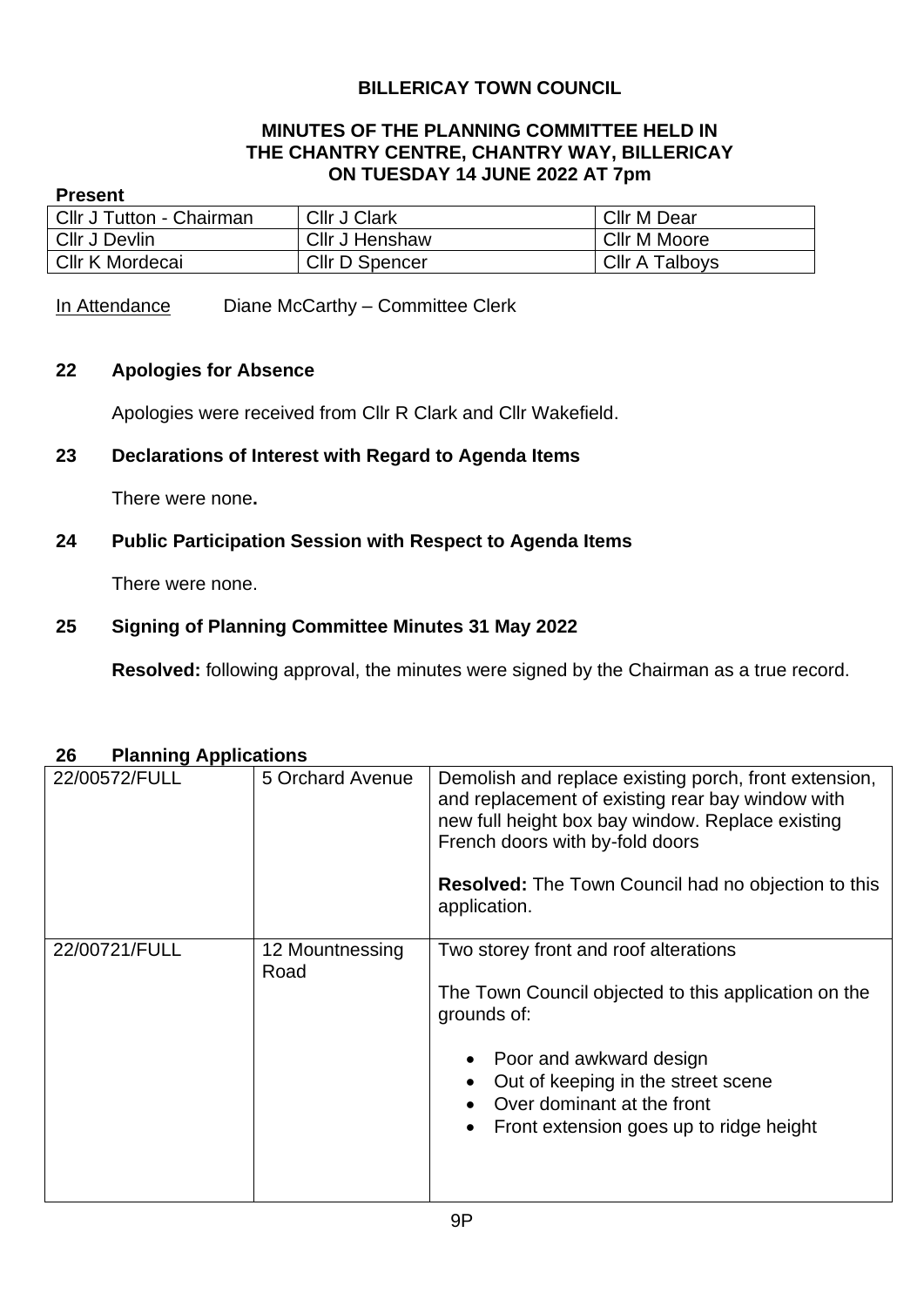| 22/00752/FULL | 37A Norsey Road                             | Proposed front first floor extension, increase in roof<br>height and loft conversion; proposed part two storey<br>and part single storey rear extension<br><b>Resolved:</b> The Town Council had no objection to this<br>application.                                                                                                                                                                                                                               |
|---------------|---------------------------------------------|---------------------------------------------------------------------------------------------------------------------------------------------------------------------------------------------------------------------------------------------------------------------------------------------------------------------------------------------------------------------------------------------------------------------------------------------------------------------|
| 22/00761/FULL | 289 Perry Street                            | Single story front extension including front porch and<br>single story rear extension<br><b>Resolved:</b> The Town Council had no objection to this                                                                                                                                                                                                                                                                                                                 |
|               |                                             | application.                                                                                                                                                                                                                                                                                                                                                                                                                                                        |
| 22/00772/FULL | 22 Hillway                                  | Single storey front and rear extensions                                                                                                                                                                                                                                                                                                                                                                                                                             |
|               |                                             | <b>Resolved:</b> The Town Council had no objection to this<br>application.                                                                                                                                                                                                                                                                                                                                                                                          |
| 22/00776/FULL | Halifax 110 High<br><b>Street</b>           | Refurbish ground floor, insert new shop front and<br>construct rear extension for retail or office<br>accommodation (Use classes $E(c)(i)$ , $E(c)(ii)$ , $E(c)(iii)$ ,<br>$E(a)$ , $E(g)(i)$ construct first floor rear extension,<br>remove second floor plant room and construct new<br>second floor to provide three 1 and 2 bedroom<br>residential flats in the upper floors (C3(a) use<br>The Town Council objected to this application on the<br>grounds of: |
|               |                                             | Out of keeping in the street scene<br>Out of keeping in the conservation area<br>Large window on the top floor doesn't match<br>the rest of the building                                                                                                                                                                                                                                                                                                            |
| 22/00781/ABAS | <b>Police Station High</b><br><b>Street</b> | Flying of the 'Progress Pride Flag" from an existing<br>flagpole at Billericay Police Station                                                                                                                                                                                                                                                                                                                                                                       |
|               |                                             | The Town Council objected to this application on the<br>grounds of:                                                                                                                                                                                                                                                                                                                                                                                                 |
|               |                                             | The flagpole is outside of the police station so<br>should fly the police flag                                                                                                                                                                                                                                                                                                                                                                                      |